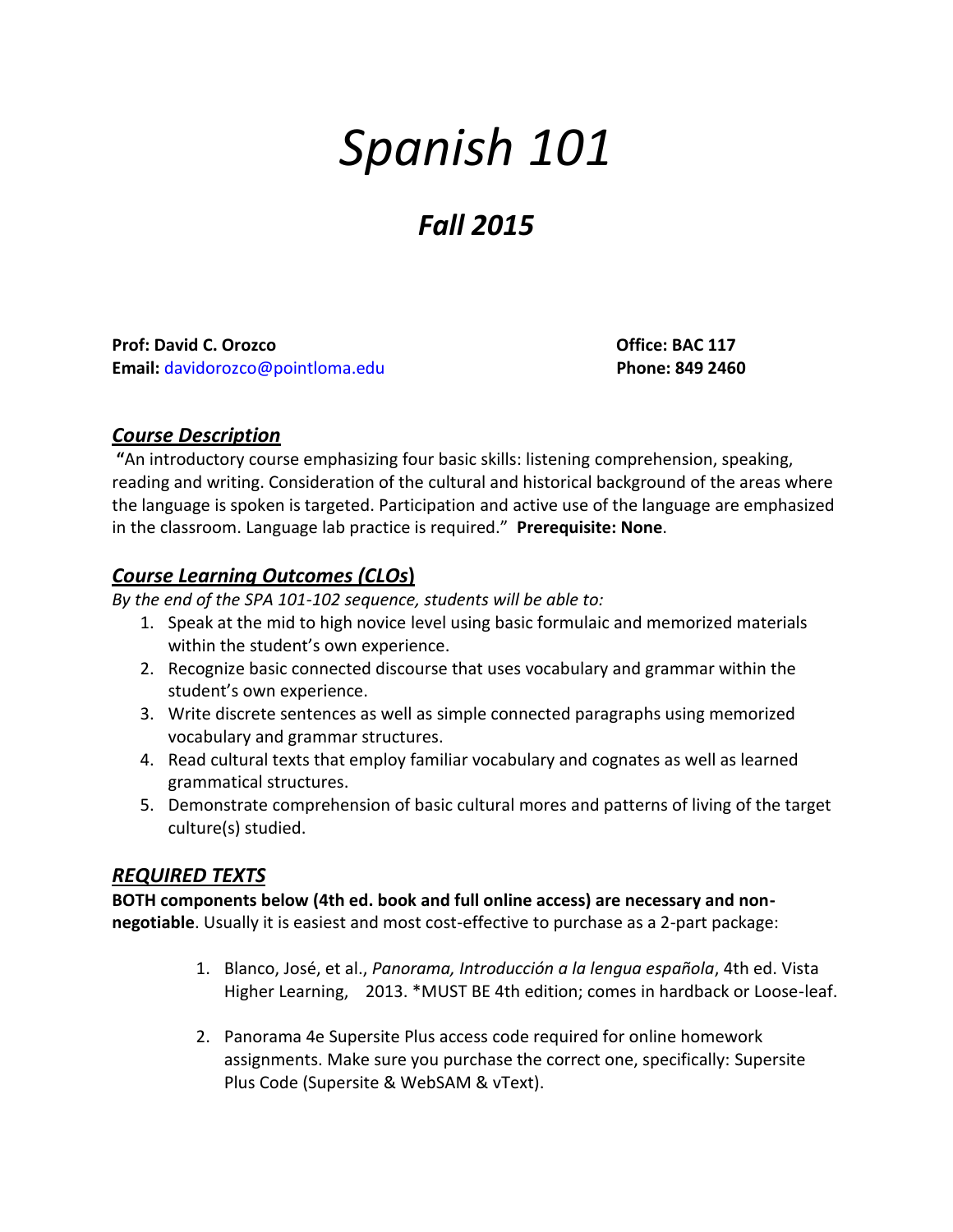# *COURSE COMPONENTS AND METHODS OF EVALUATION*

# *Exams*

There will be an exam given after every chapter during the term (**8** in this course). Chapter exams will normally consist of Oral and Written Questions, Vocabulary, Grammar. If you walk in after the exam has started, you may quickly take the exam in the remaining time. **NOTE: There are NO make-up chapter examinations.** 

# *Quizzes*

There will be **8** vocabulary quizzes in this course. If you walk in after the quiz has started, you may quickly take the quiz in the remaining time. If you arrive when the quiz is being collected or later, you will not be able to take the quiz. **NOTE: There are NO make-up vocabulary quizzes.**

#### *Midterm Exam*

This course has a mid-term exam, It covers lessons 1–4. **NOTE: NO special scheduling is permitted for the mid-semester exam examination.**

#### *Comprehensive Final*

This course has a final exam that will be given during exam week, it will cover all materials learned in the book and in class. **NOTE: NO special scheduling is permitted for the final comprehensive examination**.

#### *Textbook Homework*

On the calendar you will see the column labeled "**Tareas**". You are responsible to prepare all readings, writing assignments, exercises, etc. **before** coming to class on the designated day. All work is collected at the beginning of class. If you come late, your work is late. **LATE HOME WORK WILL NO BE ACCEPTED!!**

# *Online "SUPERSITE PLUS Assignments"*

Online assignments and their due dates are posted on the website, which coincides with the test dates for each chapter. The cut-off is 11:59pm the day before the test. The Supersite will be programmed to charge you a **25% late penalty** for each day an assignment is past due. **Students will be given online homework credit up on completion and success rate.**

# *Cultural Engagement*

Students will be required to attend **3** approved cultural activities or service learning in order to put Spanish into authentic practice and see San Diego's wide variety of Hispanic culture. Students can participate in Student Ministry volunteer opportunities attend a Spanish church service, attend cultural events, film festivals, performances and shows, or other activities put on by the community for the community. All activities must include proof of attendance (church program, photographs, tickets, etc) and a brief description *in English.*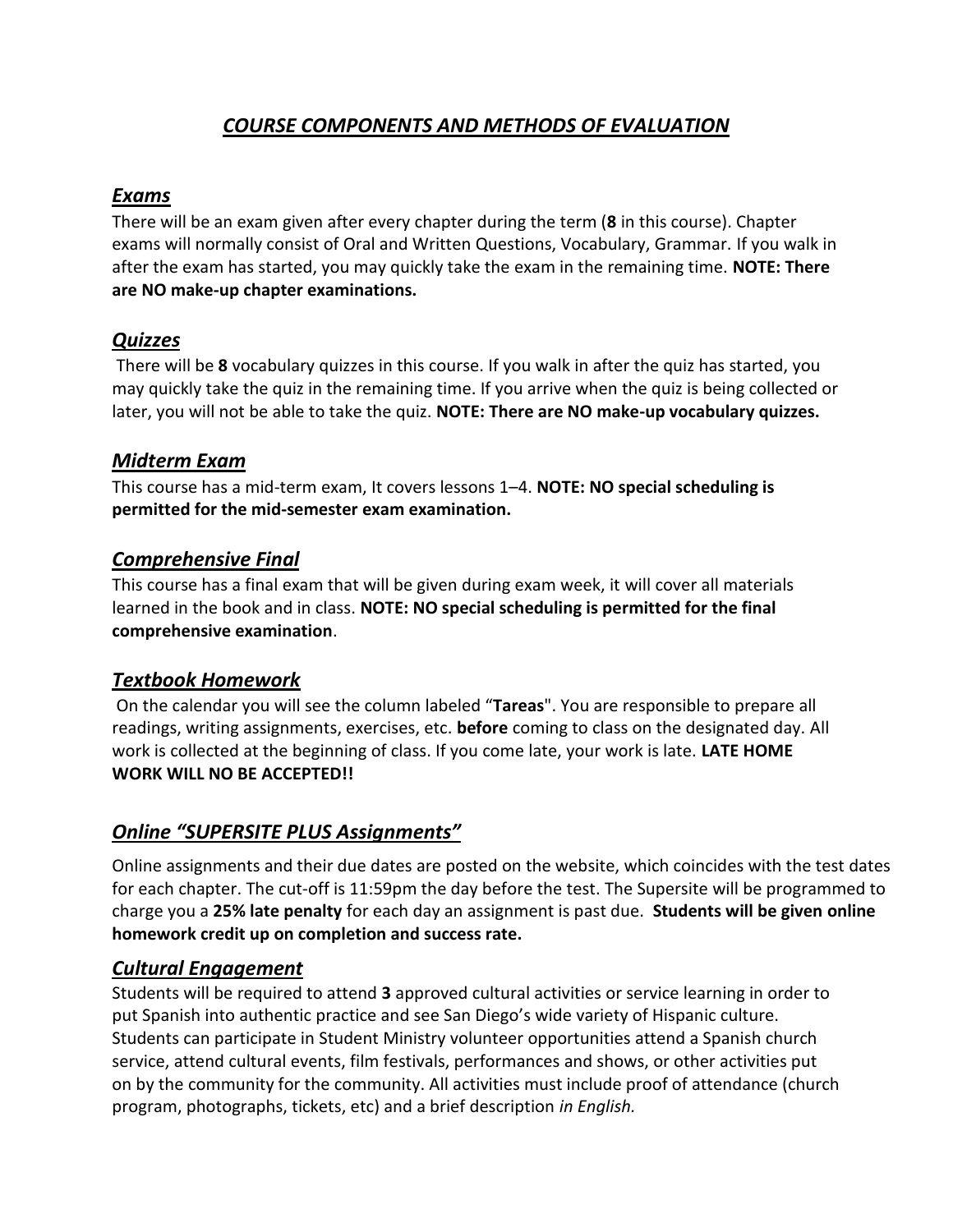# **ASSESSMENT AND GRADING**

| <b>Evaluation:</b>     | Value: | <b>Grade scale:</b> |
|------------------------|--------|---------------------|
|                        |        |                     |
| 1. Chapter Exams       | 42     | $93% - 100% = A$    |
|                        |        | $92\% - 90\% = A$   |
| 2. Quizzes             | 15     | $87\% - 89\% = B +$ |
|                        |        | $83\% - 86\% = B$   |
| 3. Midterm Exam        | 10     | $80\% - 82\% = B -$ |
|                        |        | 77%-79% = C+        |
| 4. Final Exam          | 10     | 73%-76% = C         |
|                        |        | $70\% - 72\% = C$   |
| 5. Textbook Homework   | 03     | $67\% - 69\% = D +$ |
|                        |        | $63\% - 66\% = D$   |
| 6. Online Assignments  | 12     | $60\% - 62\% = D$   |
|                        |        | $0\% - 59\% = F$    |
| 7. Cultural Activities | 08     |                     |
|                        |        |                     |
|                        |        |                     |

# **Attendance Policy**

Academic credit for a course requires regular class attendance. Attendance means being present in class for the entire scheduled class meeting, not just some part of it. In the event of absence for any reason, you are responsible for any information or class content missed. If you are absent from a significant portion of the course or if you are frequently late for class sessions, even due to extenuating circumstances, this may result in a lower grade or even a failing grade for the course. If necessary, you may be absent **one day** during the semester without your grade being affected. If you are absent a **second day, 2.5%** will be subtracted from your grade, any additional absences will have a penalty of **2.5%** per absence,

- **>** *unless you are representing the university off-campus in an official capacity***.** You must provide your instructor with a schedule of away games or other appropriate documentation, and it is recommended that you discuss all impending absences with your instructor and keep him or her aware of your upcoming scheduled trips.
- **>** *unless your instructor receives notification from your academic dean.* If you are hospitalized due to an injury or a severe or longer-term medical condition or suffer from a debilitating chronic condition that means you will miss a graded assignment, contact your academic dean and ask him or her to notify your instructor. (The notification does not need to include any details about the nature of the condition.) If you experience a personal or family emergency that requires you to leave town, please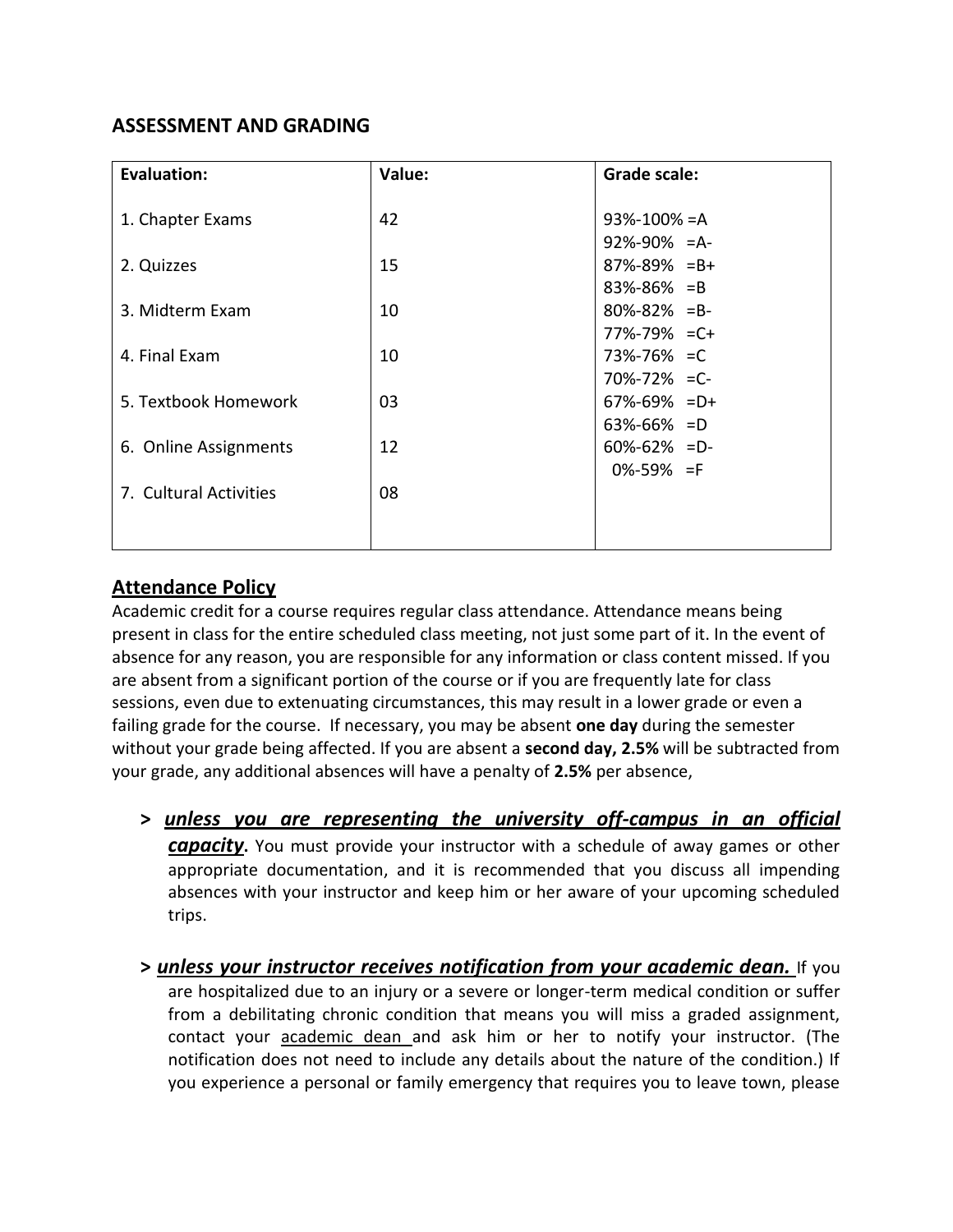contact your dean. He or she should notify your instructor that you will not be able to meet your academic obligations for a short period of time.

# **> AFTER 6 ABSENCES YOU WILL BE DE-ENROLLED FROM THE COURSE**.

*Absences are counted from the first official meeting of the class regardless of the date of the student's enrollment.*

#### **Electronic Devices**

Unless otherwise permitted for use during specific class sessions, turn all electronic devices **off** before class and put them away. **Cell phones or laptops may only be used for relevant in-class activities.** If I see you texting or using your phone other than to use a Spanish dictionary or other relevant source, it is unlikely that I will interrupt class to reprimand you. I will mark you absent for that day, which will affect your grade.

# **Commitment to Academic Integrity**

The Department of Literature, Journalism, and Modern Languages deems intellectual and academic integrity to be critical to academic success and personal development; therefore, any unethical practice will be detrimental to the student's academic record and moral character. Students who present the work of others, which includes but is not limited to borrowing another student's work, buying a paper, or using the thoughts or ideas of others as if their own (using information in a paper without citation), commit plagiarism. Students will be held accountable for plagiarized material whether the material was plagiarized intentionally or unintentionally. Plagiarized work will result in a failing grade for the assignment and possibly for the course. In either event, a written report will be filed with the department chair and area dean. The dean will review the report and submit it to the provost and the vice president for student development. It will then be placed in the student's academic file.

#### **Accommodation Services**

While all students are expected to meet the minimum standards for completion of this course as established by the instructor, students with disabilities may require academic accommodations. At Point Loma Nazarene University, these students are requested to file documentation during the first two weeks of the semester with the Academic Support Center (ASC), located in the Bond Academic Center. This policy assists the University in its commitment to full compliance with Section 504 of the Rehabilitation Act and the Americans with Disabilities Act. Section 504 (a) prohibits discrimination against students with special needs and guarantees all qualified students equal access to and benefits of PLNU programs and activities. Once the student files documentation, the ASC will contact the student's instructors and provide written recommendations for reasonable and appropriate accommodations to meet the individual learning needs of the student.